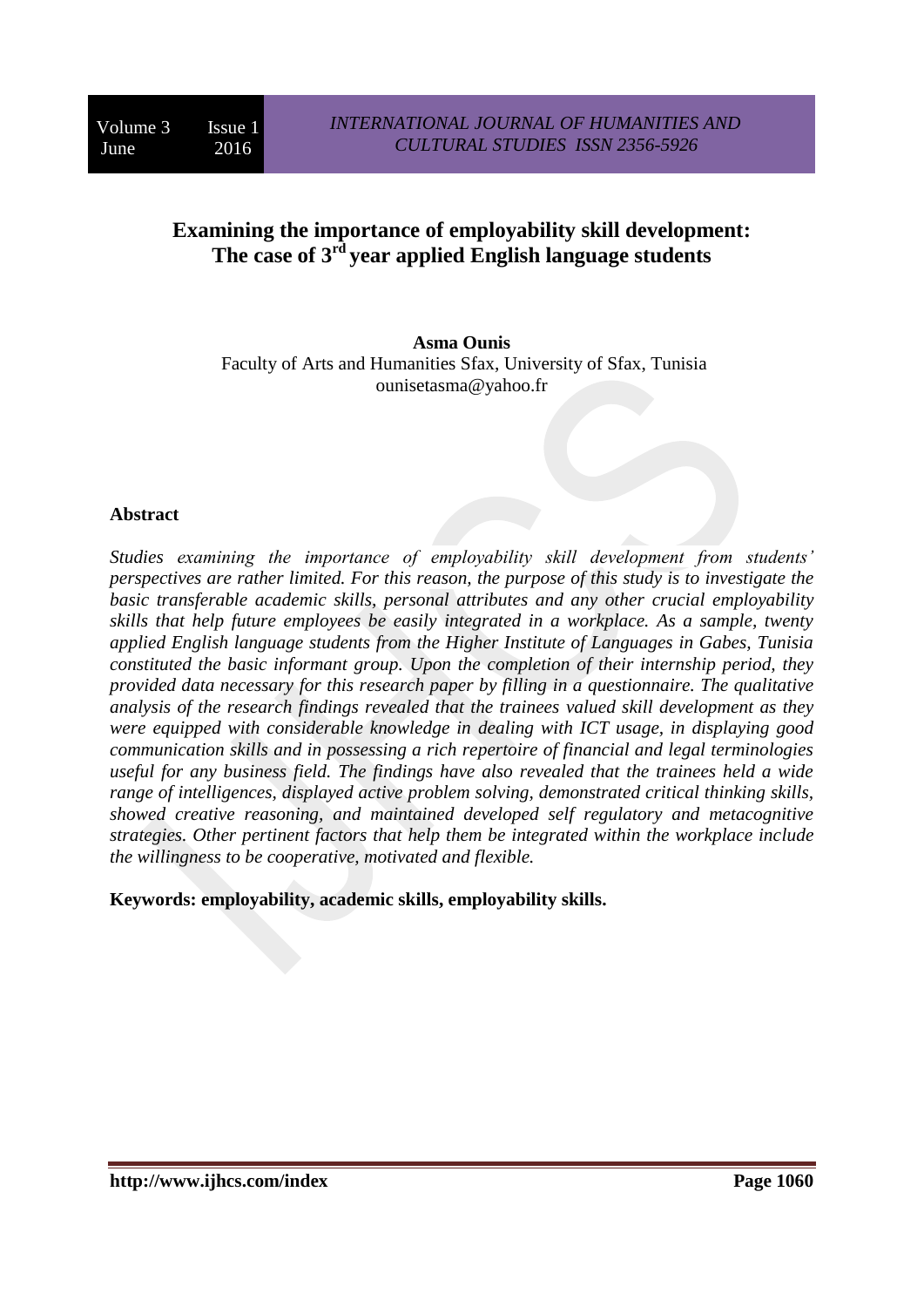## **1. Literature review**

The literature review focuses mainly on displaying a clarification of the concept of employability skills followed by a scrutiny of the intersection of employability with the higher educational context.

## **1.1 Clarification of the concept of employability skills**

Occupying the central interest of "the  $21<sup>st</sup>$  century workplace", employability has been viewed as "necessary for career success at all levels of employment and for all levels of education" (Overtoom, 2000, p. 1). It includes "more potential as a term to signal the qualities needed for success not only in paid employment but also in other domains of life" (Australian Council for Educational Research, 2001, p. 6).

Searching for the major features that might characterize every individual worker (Zegward & Hodges, 2003), various attempts have constantly been made to deconstruct the essential components of employability skills. Yahya (2005) associates employability skills to a number of achievements namely the willingness to cooperate with others, to take part in collaborative work, to be faithful to work ethics, to abide by the instructional rules of work and to know how to interact with others. Sipon (2003) conceives employability skills in terms of being a "team player, respectful of others and good communication skills" (2003, p. 5). According to Baxter and Young (2000), the essential and required employability skills are founded upon positive thinking, adequate professionalism, sound problem solving, qualified managerial skills, promoted interpersonal bonds, and efficient direction. Furthermore, Hapidah and Mohd Sahandri (2011) link employability skills to exploratory attitudes as well as to educational, connectivity and personality traits.

In this respect, developing a set of positive personal characteristics as an essential integral element of employability skills has been echoed in the literature by various researchers (Hodges & Burchell, 2003; Zaharim, 2009; Fugate et al., 2004; Rasul et al., 2010; Lankard, 1990). In this respect, De Grip, Loo and Sanders (2004) argue that recruits' personal attributes revolve around "the capacity and willingness of workers to remain attractive for the labour market (supply factors), by reacting and anticipating on changes in tasks and work environment (demand factors), facilitated by the human resource development instruments offered to them (institutions)" (p. 249).

Beside its interconnection with supply, demand and institutional factors as it is argued by De Grip, Loo and Sanders (2004), employability is strongly tied to the development of generic skills. The latter refer to "the skills which can be used across a large number of different occupations. They include the key competencies or key skills but extend beyond these to include a range of other cognitive, personal and interpersonal skills which are relevant to employability" (Kearns, 2001). For other scholars namely Australian Learning and Teaching Council (2011), Brand (2005), Taylor (2005) and Esposto and Meagher (2007), employability relates to the possession of basic core ability skills.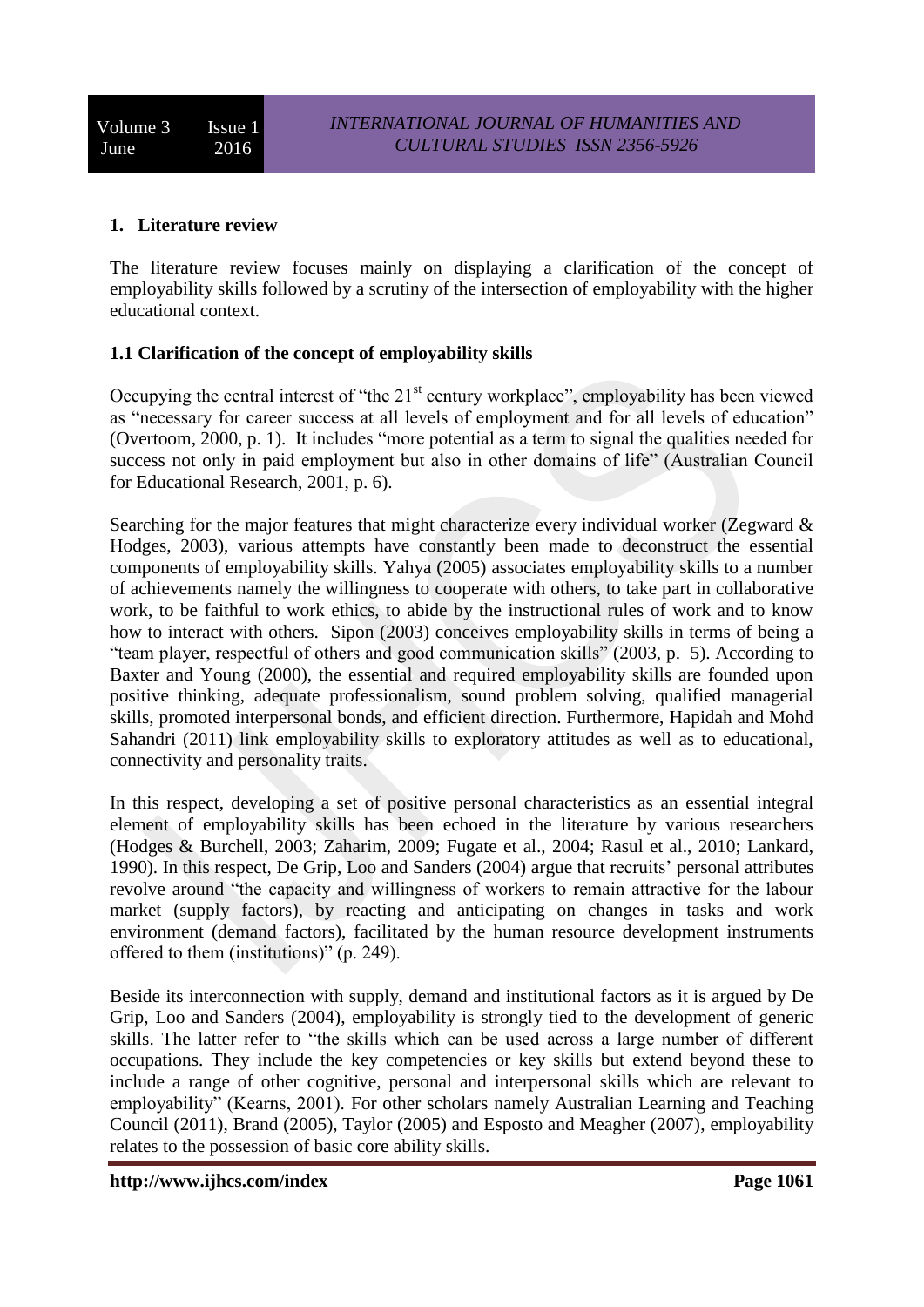A part from the development of generic and core ability skills, Knight and Yorke (2003) pinpoint to another aspect that is quite pertinent to the concept of employability. They stress the paramount role of metacognition which is regarded as "the continued learning that professionals need to do if they are to grow and to keep pace with changes in the demands of their work. Those professionals who lack the reflective capacity are likely to be professionally frozen"  $(p. 8)$ .

In addition, employability is linked to the development of entrepreneurial, ethical and professional skills (Zepke & Leach, 2010) which guarantee the learners' smooth future integrity within a business field and develop their sense of risk – taking. As such, the different sub – skills comprised within the notion of employability help in the consolidation of 'employability competence' which serve in "perform(ing) effectively in the workplace, including communication, interpersonal, and problem-solving skills, organisational and process management skills, and management of one's own knowledge according to the requirements of the job" (Fernández, 2007, p. 43).

Therefore, employability skills encapsulate a range of characteristics that make an employee seems attractive to potential employers (Bridgstock, 2009). They can be summarized into

"a set of achievements – skills, understandings and personal attributes – that make graduates more likely to gain employment and be successful in their chosen occupations, which benefits themselves, the workforce, the community and the economy" (Knight and Yorke, 2006).

# **1.2 Employability and the context of higher education**

The concept of employability needs to need nurtured and incorporated within educational curriculums (Hind et al., 2007) in order to meet the requirements of the business field and labor market (Kasa, 2006). The proliferation and development of competent future professionals cannot be achieved unless universities succeed in accentuating the learners' employability skills (Knight and Yorke, 2006; Ryan, 2005; Riveira Rico, 2004; Kokkos, 2013; Tuning, 2010). In this respect, Kirby (2000) maintains that "education and training are the main instruments available to governments and the community to prepare individuals for a rapidly changing, increasingly demanding world of work, and to improve their employability" (p. 37). When examining the characteristics of a number of graduates, Riveira Rico (2004) finds out that among the employability skills which might be useful in future workplace are the quest for knowledge and the devotion for making progress. Once they are at the workplace, recently graduated workers are encouraged to make use of the set of knowledge and skills that have already been acquired from their universities (Crebert, Bates, Bell, Patrick, and Cragnolini, 2004a). The importance of integrating employability and generic skills in university courses where the focus is on the development of "Key Competencies (which) are not only essential for participation in work, but are also essential for effective participation in further education and in adult life more generally (Australian Education Council, 1992, p. 7).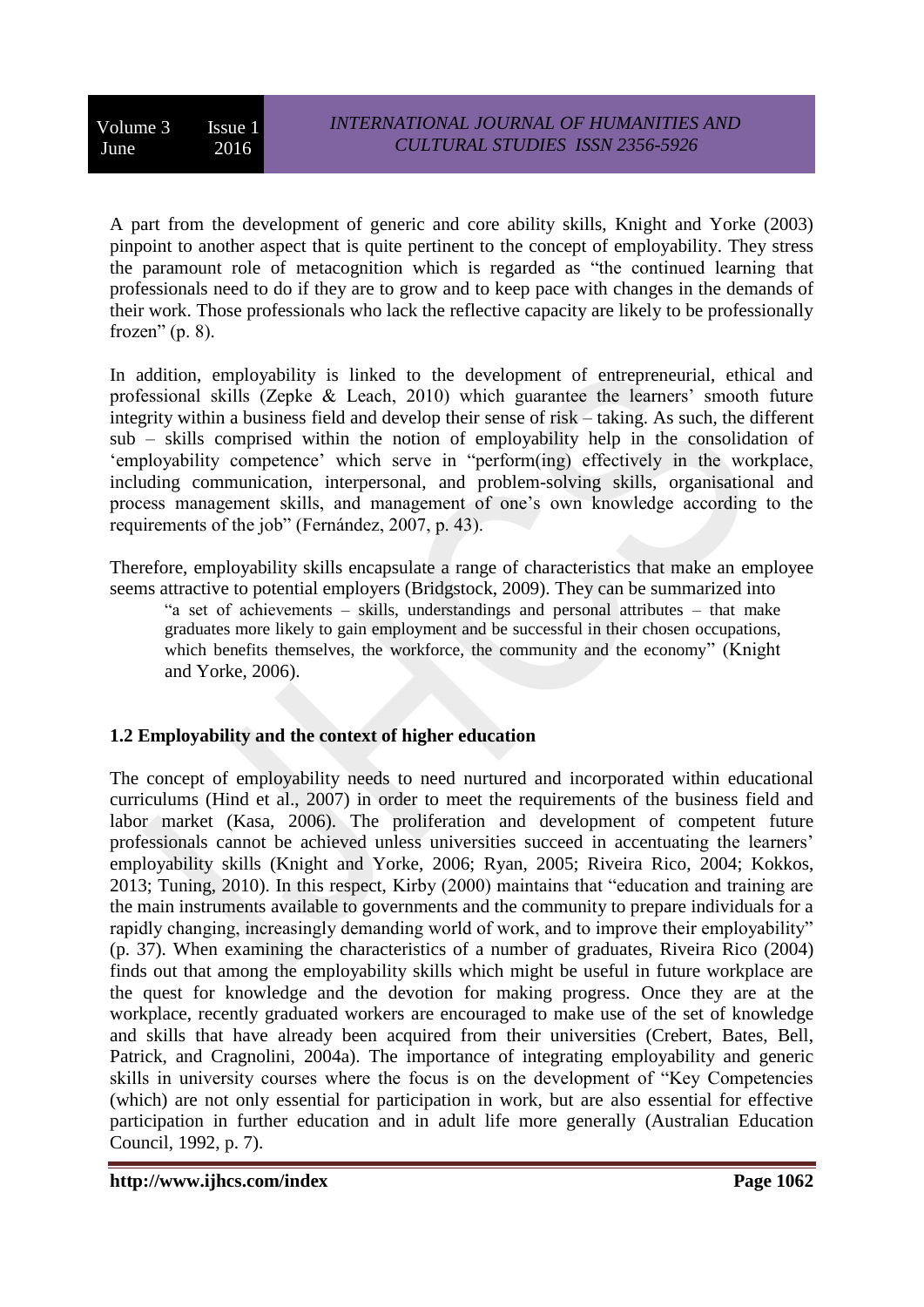# **1. Experimental part**

The experimental part specifies the central research questions, describes the major research objectives, presents the basic informant group, provides an idea about the main research elicitation instrument and outlines the carried out research method.

## **2.1 The research questions:**

The present paper seeks to address the following research questions:

• What are the basic transferable academic skills that learners make use once they are in a field work?

• How do employability skills facilitate the integration of learners in a work place?

# **2.2 Objectives:**

The major objectives of this research paper reside in the following:

• Learners succeed in transferring a number of skills they have developed at their educational settings to their benefits when they are enrolled at any work place.

• Employability skills play a significant role in the assimilation of learners into their future workplaces.

#### **1.3 Participants**:

Twenty applied English language students (business learners) studying at the  $3<sup>rd</sup>$  year university level took part in this study. They were enrolled at the Higher Institute of Languages in Gabes, Tunisia. Their voluntary contributions and participations constituted the main thrust of the present research paper.

#### **1.4 Research instrument**:

A questionnaire survey is the basic research instrument used in this study for the elicitation of the learners' responses. The questionnaire includes four major questions that help in achieving justifiable replies to the previously mentioned research questions. The specified questions seek to determine the academic subjects that were practically helpful, find out the different skills and types of intelligences the trainees relied on for the accomplishment of their work assignments, identify whether the trainees managed a number of problems solving situations and specify the factors that assist their integration into the workplace.

#### **1.5 Research method:**

By the end of the academic year, the  $3<sup>rd</sup>$  year applied English language students are compelled to carry out internship training in any official institutions such as Tunisie Télécom, maritime ports, banks, ect. When the internship training is over, they are expected to write a brief memoire in which they report, discuss and evaluate the tasks and the experiences they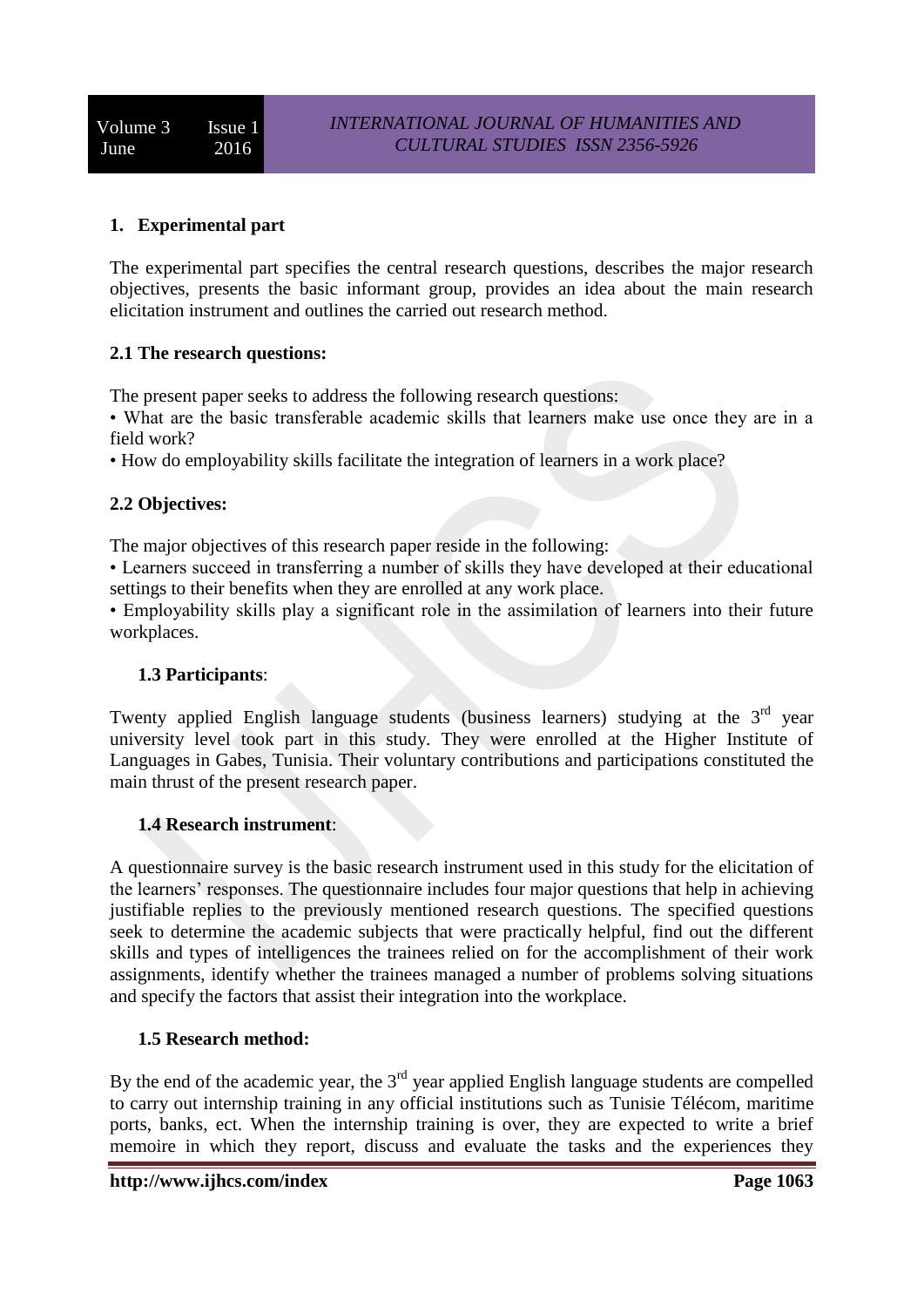witnessed. Through random sampling, 20 learners were included in this study upon the completion of their internship period. They were requested to fill in the questionnaire survey in order to know more about the basic academic skills they transferred to work and to come up with a potential set of employability skills that learners might have needed for their integration in their actual work situations.

## **2. Research findings and discussion:**

Concerning the informants' abilities in putting into practice the knowledge acquired from their university courses, the questionnaire findings reveal that all the participants in this study succeed in transferring a number of academic concepts, skills and principles to the workplace. The different internalized ESP courses strengthen the trainees' mastery of key competences that prepare learners to go along with the demands of the job market. As such, a clarification of some examples of useful courses comprises the following:

• Courses of oral presentation help the trainees gain the skills necessary for conducting and managing verbal communications, discussions and interactions with others. The trainees did not only benefit from structuring convincing and coherent speeches but also held adequate non – verbal communications at work. Consequently, they were endowed with good strategic planning and logical transmission of information that supported them in getting into contact with other co – workers.

• Courses of financial English help learners put into practice the theoretical basic content knowledge of finance, deal with different types of written and oral documents (corporate, academic, press) related to finance, comprehend and communicate appropriately in a corporate context related to finance and use adequately the suitable lexical jargon related to finance in its appropriate context.

• Courses of Legal English help students enhance their knowledge of the business world, with a special focus on law. They also enable learners to gain some basic content knowledge of law by internalizing a set of basic vocabulary related to law. These courses support the learners' understanding of different types of written and oral documents (corporate, academic, press) dealing with law. Further, they back up the trainees' abilities in expressing themselves about issues pertinent to law in a corporate context.

• Computer science courses (dealt with in the first years of the university level) enable the trainees to acquire a basic set of ICT skills which serve for management and organizational purposes. The workers' endowment with a range of technology skills contributes to the successful accomplishments of work tasks.

As it is mentioned above, the trainees are equipped with considerable basic knowledge, potentials and skills that are very instrumental for carrying out their work successfully. Hence, the tertiary level plays a significant role in developing competent and skillful trainees.

By reflecting upon the earlier findings, the present paper challenges a number of previous researches that treat the graduates as individuals who lack the necessary competences needed for the business field (Bakar and Hanafi, 2007; Brown, Hesketh, and Williams, 2003; Crebert, Bates, Bell, Carol – Joy and Cragnolini, 2004b; Yusof, 2004).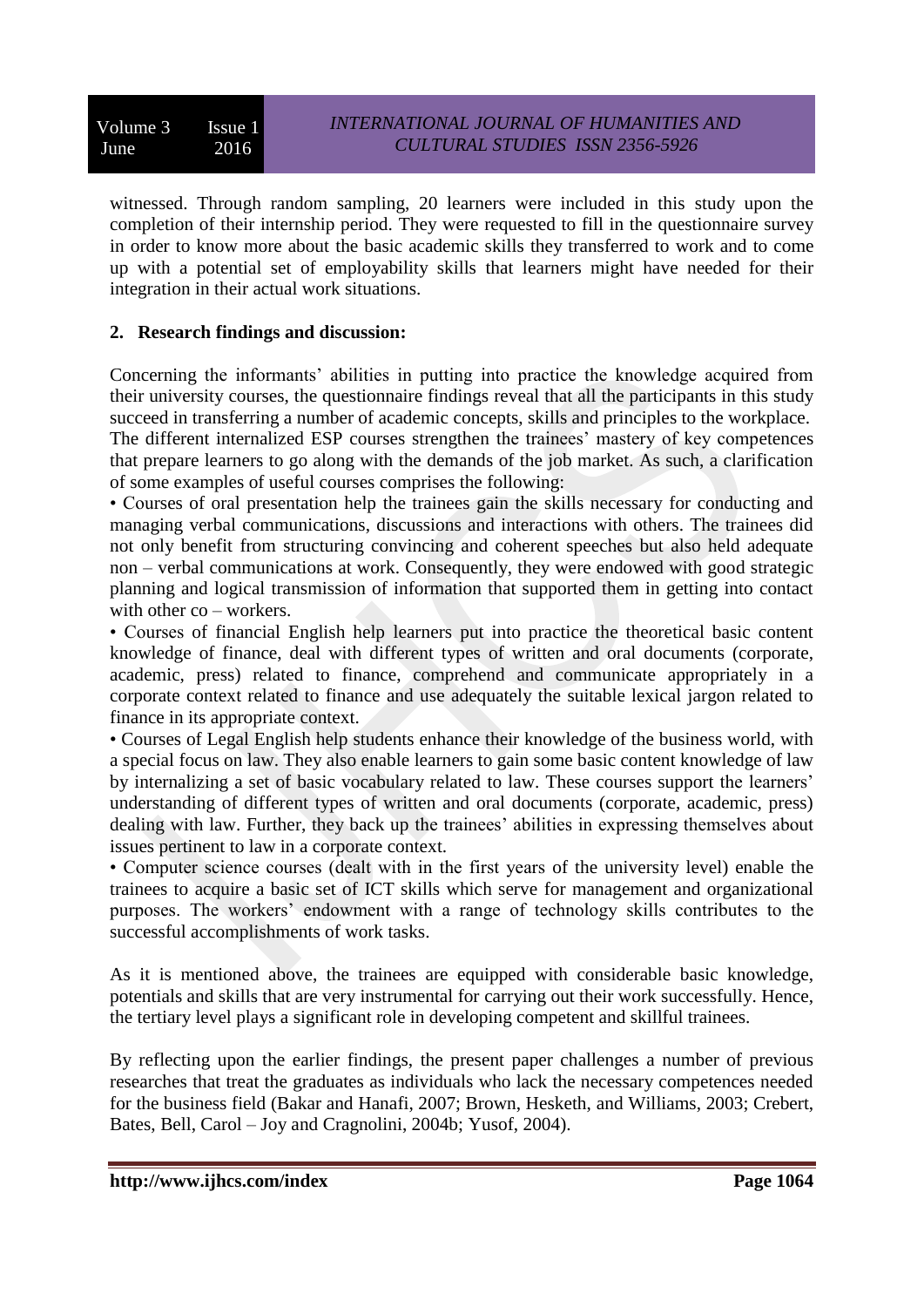In addition to the possession a rich repertoire of knowledge about the business field, the trainees' proficiency in dealing with the different work assignments is justified by a number of skills that were practiced during work time. The trainees found themselves able to draw upon their multiple intelligences. The latter makes reference to Gardner's Theory of Multiple Intelligences (1983) which comprises '*linguistic intelligence'*, '*Logical-mathematical intelligence'*, '*Musical intelligence'*, '*Spatial intelligence'*, '*Bodily – kinesthetic intelligence'*, '*Interpersonal intelligence'*, '*Intrapersonal intelligence'* and '*Naturalistic intelligence'*. Among the previously mentioned types of Gardners' intelligences, the trainees argue for their numerous abilities in:

• Demonstrating the possession of linguistic knowledge which reveals their ability to comprehend and use a wide range of words needed for the type of business they carried out;

• Revealing conceptual and logical thinking;

• Indicate spatial – visual intelligence which highlights their capacity to process images, figures, tables and pictures and to depict the meaning they convey;

• Displaying accurate kinesthetic intelligence which shows their ability to be in command of their own body movements and gestures and to make use of other objects (i.e., PowerPoint) go along with body movements;

• Showing a degree of interpersonal commitment which testifies their ability to maintain appropriate social interactions;

• Maintaining positive intrapersonal attitudes which reveal their capacity to understand and reflect on inward values, beliefs and ideas.

Therefore, the trainees' capacity to draw upon a multitude of intelligences gives an idea about the different talents and mental aptitudes people might possess (Gardner, 2006).

Despite showing a high level of proficiency and competence in performing the job requirements, the trainees pinpointed to a crucial trouble they had faced. The use of English language was not very common in the different organizations they were temporarily enrolled at. In Tunisia, the predominant language that has been utilized in the business field is the French language and to a lesser degree the Arabic language. Despite the existence of such trouble, language choice was not a real hindrance for the third year applied English language learners and did not prevent them from producing high quality work (as it is determined by their company supervisors and university supervisors).

Being equipped with considerable knowledge and high proficiency level, learners express their abilities to solve diverse problems that they have encountered at work. Consequently, the questionnaire findings reveal that every single trainee has experienced problem solving situations. The latter has a pivotal role to play in reducing chaos (Meyer, 2000) so as to reach a solution. The nature of problems that the trainees faced in their workplaces includes technical and human troubles. As far as the technical side is concerned, some informants complaint about the recurrent weak internet connection. Concerning the human side, some other informants report the existence of internal (between co – workers) communication breakdowns inside the organization. In such working situations, the informants argue that they could develop problem solving strategies. In the first already mentioned example, the trainees looked for other alternatives that might help them pursue their work such as the use of faxes.

**http://www.ijhcs.com/index Page 1065**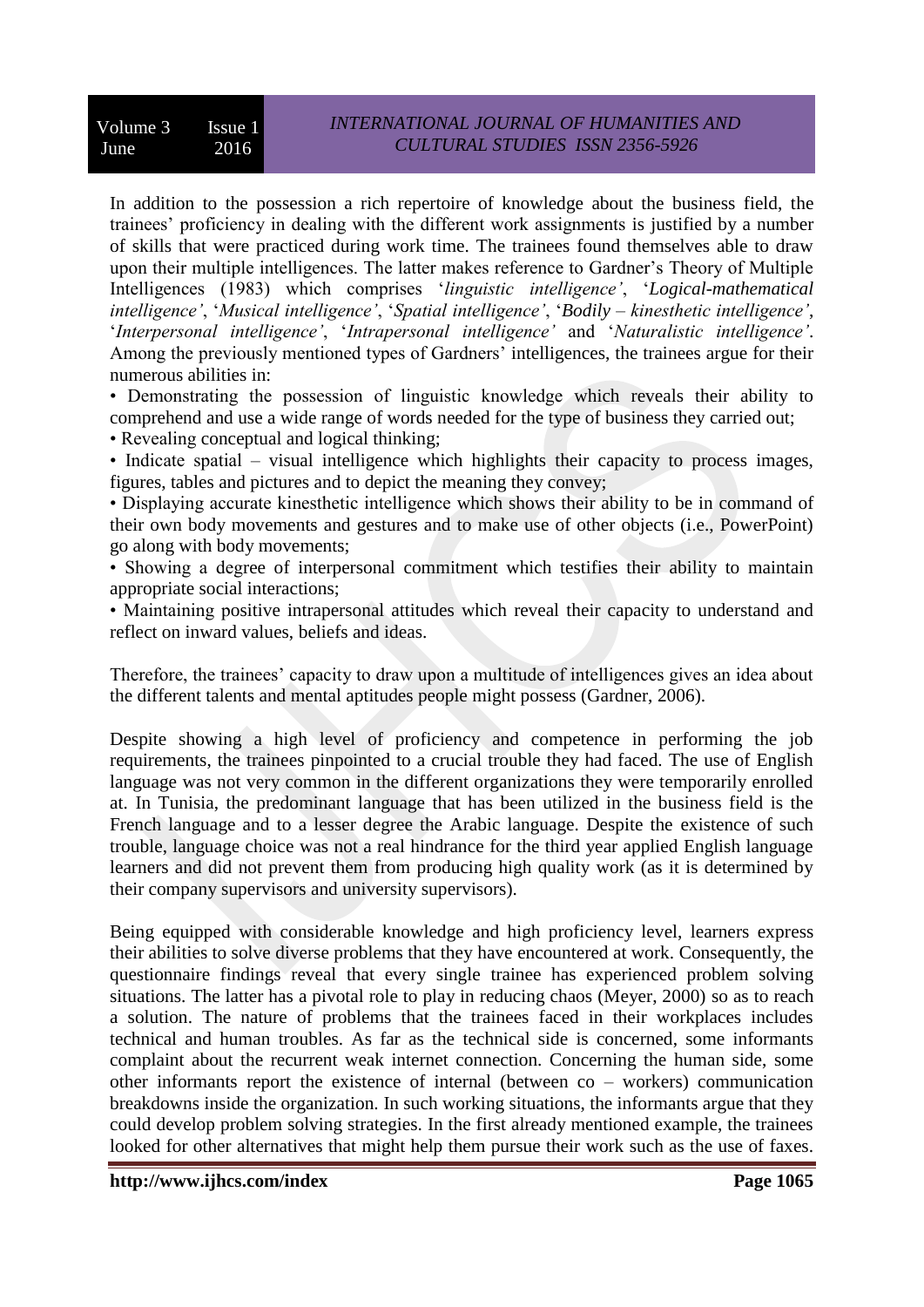While in the second trouble, the trainees admit that they were successful in alleviating the tension between some co – workers and helped them reach a consensus. Therefore, the learner informants argue for their abilities in dealing with the different work conflicts that might emanate. They approached problem solving following a number of steps: identifying the source of trouble, communicating the trouble with other  $co$  – workers, trying to offer potential practical solutions or comprehensible plans, deciding cooperatively how to overcome the problem then acting on the agreed upon decisions. Similarly, Toohey (1999) argues that problem solving strategies incite workers "to analyze problems, to generate a range of possible solutions, to evaluate the alternatives systematically before choosing and implementing the best" (p. 138). As such, the informants demonstrate their potentials in developing high – order critical thinking skills and in conducting creative reasoning. Through problem solving, they manage to develop their metacognitive skills (Gelbal, 1991; Schraw, 1998; Ozsoy, 2007, 2008; Flavel, 1976) and to promote their self – regulatory strategies (Williams, 2004; Murtagh & Todd, 2004). The former includes two basic types which can be manifested into '*executive management strategies'* and *'strategic knowledge*' (Hartman, 2001) while the latter refers to the intersection of a number of cognitive strategies such as repeating, clarifying, justifying, grasping, recalling and organizing information (Pintrich & De Groot, 1990).

Thus, problem solving helps produce good listeners, active members, critical thinkers, dynamic negotiators, strategic workers, solution seekers, reflective evaluators and decision makers.

Concerning the factors the supported the trainees' integration into the work place, the research findings reveal a positive tendency towards shared collaborative work, a developed sense of motivation and a nurtured willingness for adaptability. Each will be clarified as follows:

In this research study, the findings reveal that learners accentuate on the significant role of collaborative work in their workplaces. The workers' involvement in group – based assignments has also been stressed by a number of researchers namely Bhave, Kraimer and Glomb (2010), Bell (2007), Frey and Osterloh (2002) and Van Lange (2006). As it is reported by the learner informants, cooperation results in a number of achievements. It helps create respectful and stress – free working conditions where workers can maintain friendly interpersonal relationships. For example, learner (9) argues that "pressure, stress or exhaustion that might emanate from the intensified demands of the work load can be easily surmounted when the tasks are shared with the rest". Beside strengthening social ties, the proliferation of team work spirit sustains the trainees' abilities in conducting negotiations or communications whether directly or indirectly (via emails). It promotes information – sharing which ensures better understanding and helps reach joint decision – making. In this respect, Harris (1980) points out that "there are alternative choices to be considered, and in such a case we want not only to identify as many of these alternatives as possible but to choose the one that best fits with our goals, objectives, desires, values, and so on". Therefore, cooperation in the workplace develops the workers' positive interdependence which might only lead to bridging the gaps of misunderstanding and minimizing any potential complaints or managerial conflicts. For instance, learner (2) states that "our group discussions and negotiations with our co – workers help us overcome any troubles, whether they are procedural, organizational or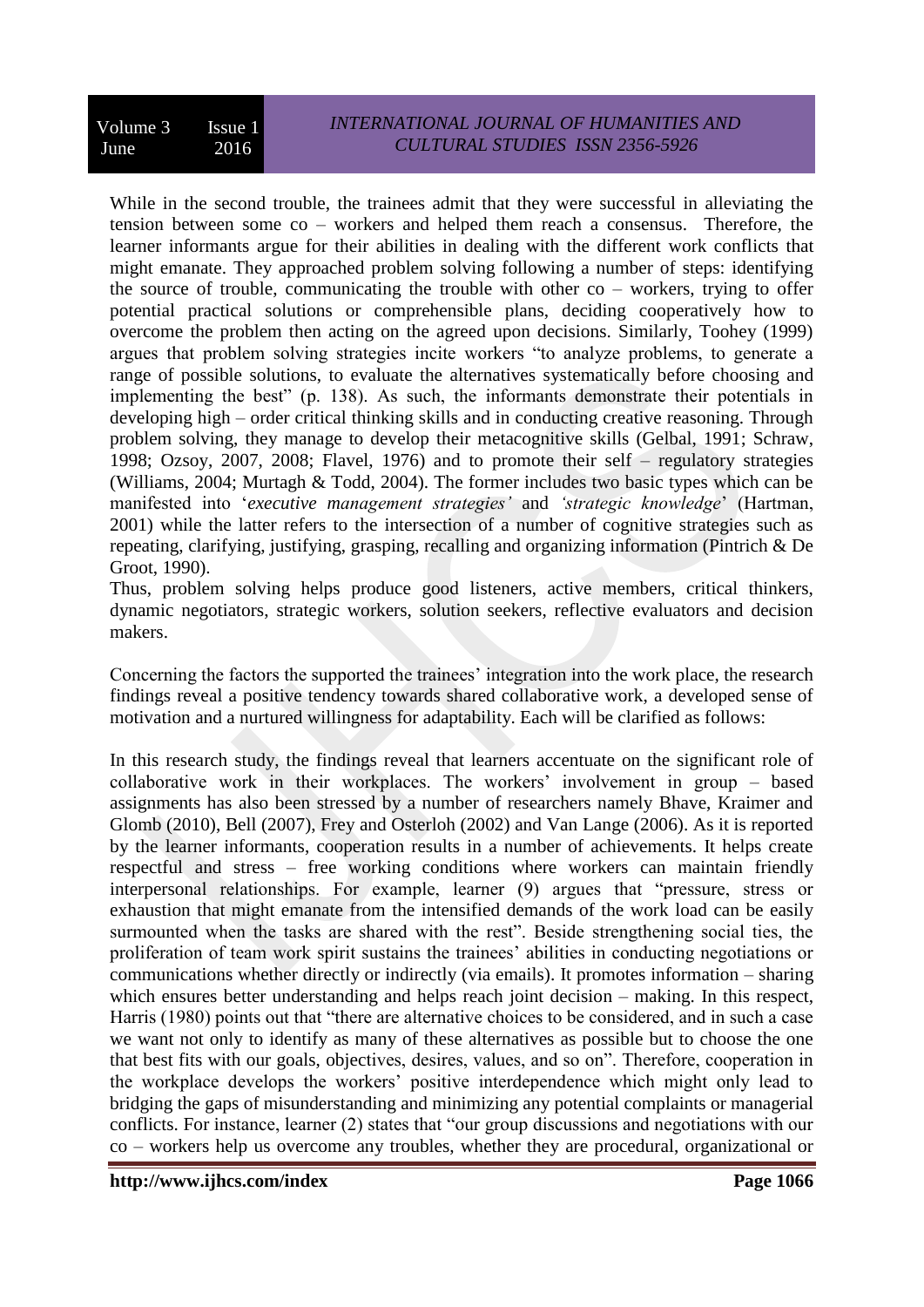administrative ones, in order to reach common goals". Consequently, cooperation has a central role in promoting good work ethics (Miller, et al., 2002; Nill and Schibrowsky, 2005). In addition, it leads to the development of leadership skills (Yukl, 1994, p. 5). Similarly, Alban – Metcalfe and Alimo – Metcalfe (2009) argue that a successful team work testifies the effectiveness of "an engaging style of leadership" (p. 14). Thus, cooperative working environments reduce job dissatisfaction (Jha & Bhattarcharrya, 2012) and help workers achieve a sense of empowerment that would nurture 'a sense of competence', 'a sense of personal choice', 'a sense of personal impact', 'a sense of value' and 'a sense of security' (Whetten & Cameron, 2011, p. 472 - 273).

In such reported collaborative working settings, the trainees' level of motivation soars. In his definition of motivation, Helepota (2005) refers to "a person's active participation and commitment to achieve the prescribed results". In this paper, the questionnaire findings reveal that the assigned work help learners develop perceived higher self confidence, positive self – esteem, increased self – assertion and promoted self – reliance. For instance, learner (17) maintains that "I performed the tasks I had to do with much enjoyment, engagement and passion". Therefore, achieving motivation at work is necessary as it guarantees the learner trainees' engagement in performing the job requirements which in its turn might be incremental in increasing profitability (Davidmann, 1989). Similar to the findings achieved in this study, many other researchers have advocated the important impact of motivation on every single worker (Lawler, 1968; Atkinson, 1964; Scott, 2010; Ryan and Deci, 2000; Deci and Ryan, 1985; Cho and Perry, 2012; Herzberg, F. 1968; Steers, Mowday & Shapiro, 2004). The present findings indicate that learners' motivation is depicted through their sense of satisfaction, devotion and enthusiasm which justify their high commitment to work and punctuality. In this case, the learner informants' motivational attitudes are not linked to financial or material needs (the participants are unpaid trainees) but rather to moral purposes (they enjoyed and loved what they were doing). However, earlier researches tend to associate motivation to high paid salaries or rewards. For example, Taylor (2005) argues that "it is impossible ... to get a workman to work much harder than the average men around them unless they assured a large and permanent increase in their pay". Therefore, motivation in the case of the 3rd year applied English language students is rather a moral value that is cherished by all members of this study.

As opposed to previous researches that deal with the resistance to change (Dent & Goldberg, 1999; Bovey and Hede, 2001; Zander, 1950; Agócs, 1997), the findings in this paper highlight the trainees' openness to change which is manifested through their adaptive attitudes and behaviour. The latter has been described as "the extent to which an individual adapts to changes in a work system or work roles" (Griffin et al., 2007, p. 329). Learner (4) states that "sometimes, I had to deal intelligently with unanticipated work situations and cope well with the swift nature of work assignments". Overwhelmed by their desire to fit in working conditions, learners admit their ability to deal with change, which testifies the fact that is a sense of responsibility and interest that ultimately urge them to be active and productive. In the same vein, Oreg, Vakola and Armenakis (2011) emphasize key concepts that have to characterize the workers' performance. They allude to the vital role of one's devotion, eagerness, openness, and readiness to change. Other researchers such as Griffin, Neal and Parker (2007), Pulakos, Arad, Donovan and Plamondon (2000) and Ployhart and Bliese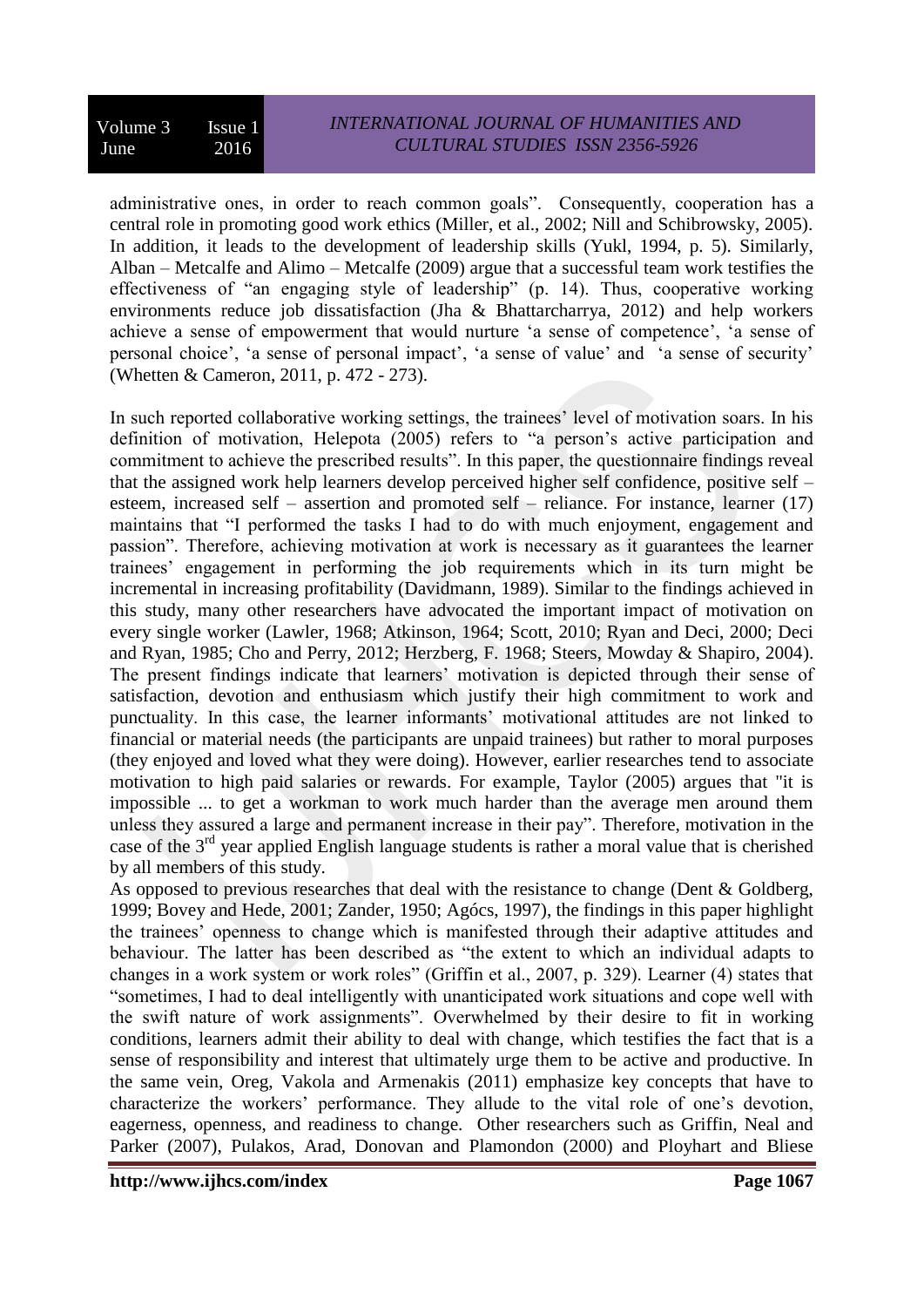(2006) stress the importance of interpersonal adaptability in the workplace. The latter is defined as "the fit of an individual's interpersonal behavior, thoughts, and emotions within an interpersonal interaction in order to achieve the goals afforded by the situational demands of the interaction" (Oliver and Lievens, 2014, p. 5). Through examining workers' performance, Klein et al. (2006) identify a set of interpersonal skills that might be beneficial in producing high quality work. According to them, successful workers should have "goal – directed behaviors, including communication and relationship building competencies, employed in interpersonal interaction episodes characterized by complex perceptual and cognitive processes, dynamic verbal and nonverbal interaction exchanges, diverse roles, motivations, and expectancies" (p. 81).

To conclude, three main elements have been emphasized by the learner trainees in their attempt to identify the real factors that supported their integration in the work place. They can be exemplified through cooperation, motivation, and adaptability which all testify a range of personal attributes that assist in the development of employability skills.

# **3. Conclusion**

In total contrast with a number of studies that stress the failure of higher educational settings in addressing the potential employability skills needed by industries (Oresanya et al., 2014; Mir, Rosell and Serrat, 2003; Robinson, and Garton, 2007; García and Mora, 2004), the findings achieved in this study highlight a close intersection between the basic developed academic skills and employability skills. The different courses taught at the tertiary level have proved beneficial in equipping the trainees with considerable basic knowledge in maintaining ICT usage, in displaying communication skills and in gaining financial and legal terminologies that be used in business. The production of skillful trainees is also justified by the extent to which they were viewed as proficient in carrying out the recommended work tasks. Based on Gardners' Theory of Multiple Intelligences, the trainees indicate that they are endowed with a wide range of intelligences namely linguistic intelligence, conceptual and logical thinking, spatial – visual intelligence, kinesthetic intelligence, interpersonal intelligence, intrapersonal intelligence. During their internship period, the informants have also displayed active problem solving. The latter testifies the trainees' high – order critical thinking skills, creative reasoning, and maintained self regulatory and metacognitive strategies. Other pertinent factors that help them be integrated within the workplace include cooperation, motivation and adaptability. In brief, the trainees' basic transferable academic skills, different types of intelligences, problem – solving skills, various personal attributes assist in the development of employability skills.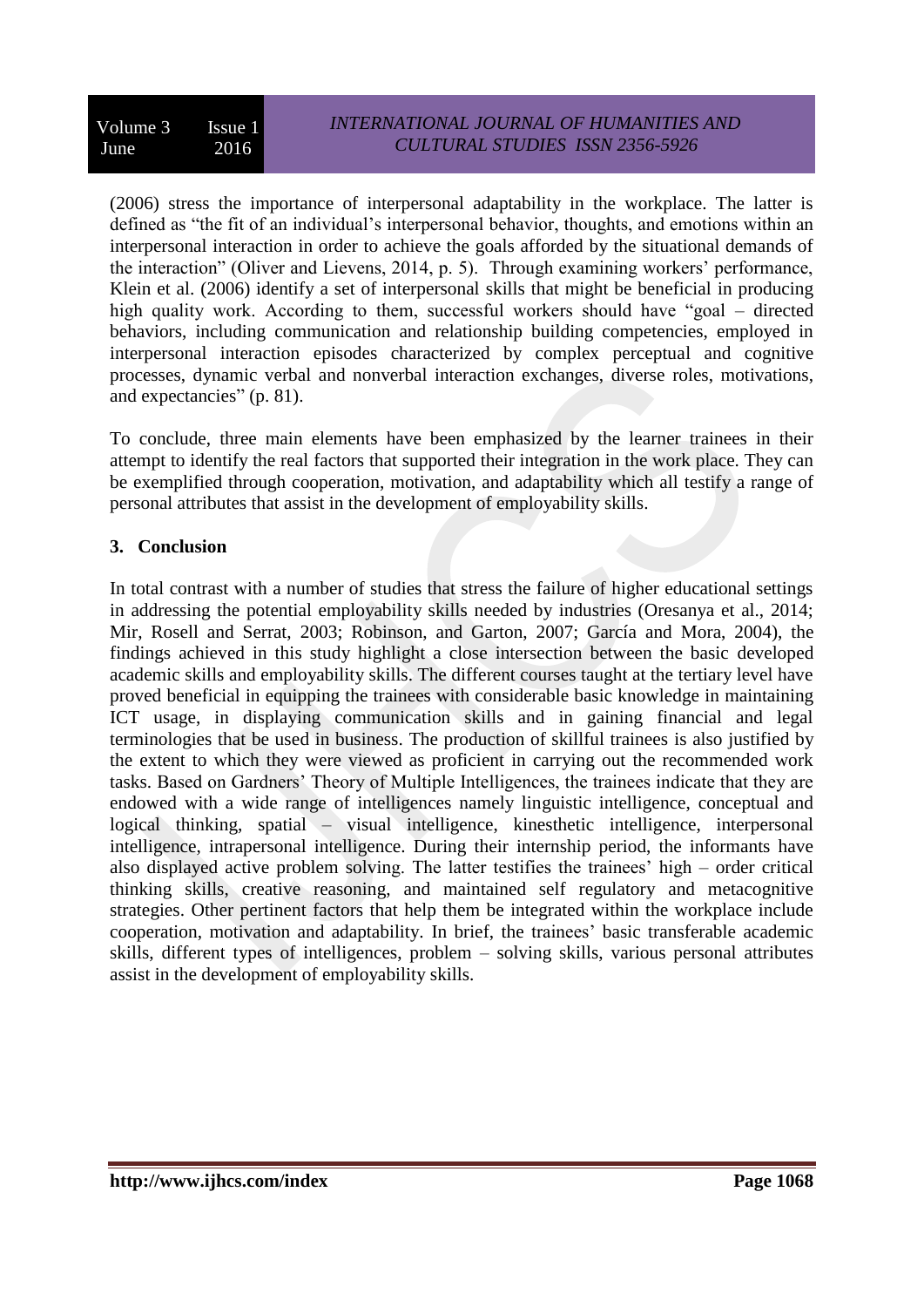#### **References**

Agócs, C. (1997). Institutionalized Resistance to Organizational Change: Denial, Inaction and Repression, *Journal of Business Ethics*, Vol.16, pp.917-931.

Alban – Metcalfe, J., & Alimo – Metcalfe, B. (2009). Engaging Leadership Part One: competencies are like Brighton Pier. *The International Journal of Leadership in Public Services*, 5(1), 10-18.

Atkinson, J. W. (1964). *An Introduction to Motivation*. Oxford, England: Van Nostrand. Austalian Learning and Teaching Council. (2011). Assuring graduate attributes.

Australian Council For Educational Research. (2001). *Employability Skills For Australian Industry: Literature Review And Framework Development,* Acer, Melbourne.

Australian Education Council, Mayer Committee 1992, *Key competencies*. Report of the Committee to Advise the Australian Education Council and Ministers of Vocational Education, Employment and Training on Employment-related Key Competencies for Postcompulsory Education and Training, Australian Education Council and Ministers of Vocational Education, Employment, and Training, Canberra.

Bakar, A.R., & Hanafi, I. 2007. Assessing employability skills of technical-vocational students in Malaysia*. Journal Social Science.* 3: 202-207.

Baxter, M.B. & Young, J. L. (2000). What do employers expect from high school graduates? NASSP Bulletin, 66, 93-98

Bell, S. T. (2007). Deep – level composition variables as predictors of team performance: A meta-analysis. *Journal of Applied Psychology,* 92, 595-615.

Bhave, D. P., Kramer, A., & Glomb, T. M. (2010). Work–family conflict in work groups: Social information processing, support, and demographic dissimilarity*. Journal of Applied Psychology*, 95, 145- 158.

Bovey, W., & Hede, A. (2001). Resistance to organizational change: The role of cognitive and affective processes. *Journal of Managerial Psychology*, 16(7), 534-548.

Brand, T. H. (2005). *Non-technical Skills and Traits Needed to be Career-Ready Graduates as Perceived by Agribusiness Employers and Recruiters*. Master of Science. West Virginia University.

Bridgstock, R. (2009). The graduate attributes we've overlooked: enhancing graduate employability through career management skills, *Higher Education Research & Development*, 28 (1). 31-44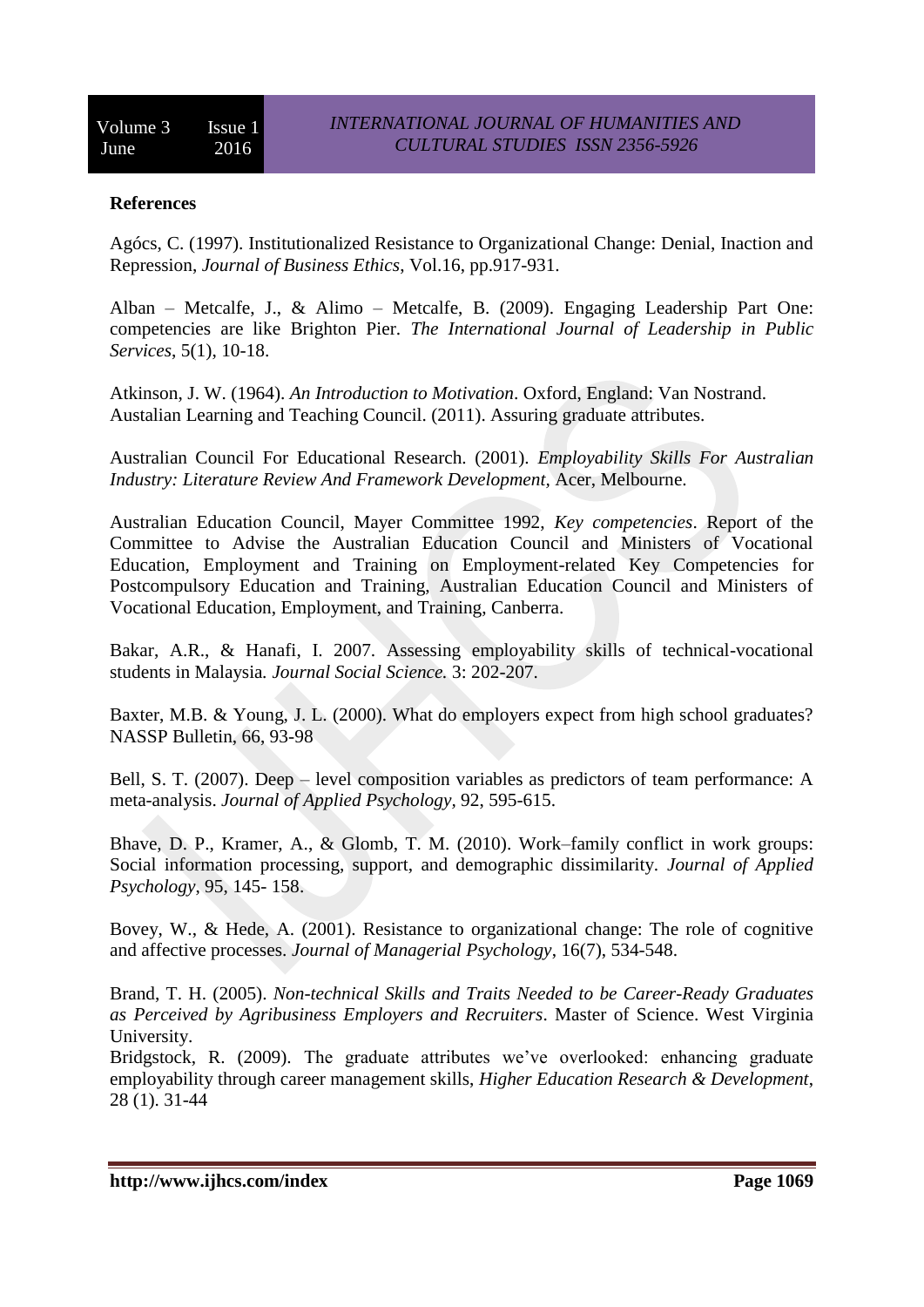Brown, P., Hesketh, A., & Williams, S. (2003). Employability in a Knowledge-driven Economy*. Journal of Education and Work*, 16(2), 107–126.

Cho, Y. J., & Perry, J. L. 2012. Intrinsic motivation and employee attitudes role of managerial trustworthiness, goal directedness, and extrinsic reward expectancy. *Review of Public Personnel Administration*, 32(4), 382-406.

Crebert, G., Bates, M., Bell, B., Patrick, C-J, & Cragnolini, V. (2004a). Ivory tower to concrete jungle revisited. *Journal of Education and Work*, 17(1), 47-70.

Crebert, G., Bates, M., Bell, B., Patrick, C-J., & Cragnolini, V. (2004b). Developing generic skills at university, during work placement and in employment: Graduates' perceptions, *Higher Education Research & Development*, 23(2), 147-165.

Davidmann, M. (1989). The will to work: What people struggle to achieve (2nd ed.) Retrieved from: http://www.demon.co.uk/solbaram/articles/willwork/html

De Grip, A., J. Van Loo and J. Sanders (2004). The industry employability index: taking account of supply and demand characteristics. *International Labour Review,* 143, 211-233.

Deci, E.L., & Ryan, R. M. 1985. *Intrinsic motivation and self-determination in human behavior.* New York: Plenum.

Dent, E. B., & Goldberg, S. G. (1999). Challenging "resistance to change". *The Journal of Applied Behavioral Science*, 35, 25–41

Esposto, A. and Meagher, G.A. (2007). The Future Demand for Employability Skills and the Implications for the VET System. *10th Australian Vocational Education and Training Research Association Conference.* 11-13 April. Victoria University Footscray Park, Melbourne, Victoria: 1-10

Fernandez, C. (2007). Creating thought diversity: the antidote to group think. *Public Health Management Practice*, vol 13, issue 6, pp 679–680.

Flavel, J. H. (1976). Metacognitive aspects of problem solving. In L. Resnick (Ed.), *The nature of intelligence.* Hillsdale, NJ: Lawrence Erlbaum.

Frey, B., & Osterloh, M. 2002. *Successful management by motivation. Balancing intrinsic and extrinsic incentives.* Heidelberg, Germany: Springer.

Fugate, M., Kinicki, A. J., & Ashforth, B.E. (2004). Employability: A psycho-social construct, its dimensions and applications*. Journal of Vocational Behavior*, 65, 14-38.

García, A. A., & Mora Ruiz, J.G. (2004).University-to-work transition among young Spanish higher education graduates: analytical approaches and results. Retrieved from: http://digital.csic.es/bitstream/10261/10461/1/AC59\_1\_Valencia-jint.pdf

**http://www.ijhcs.com/index Page 1070**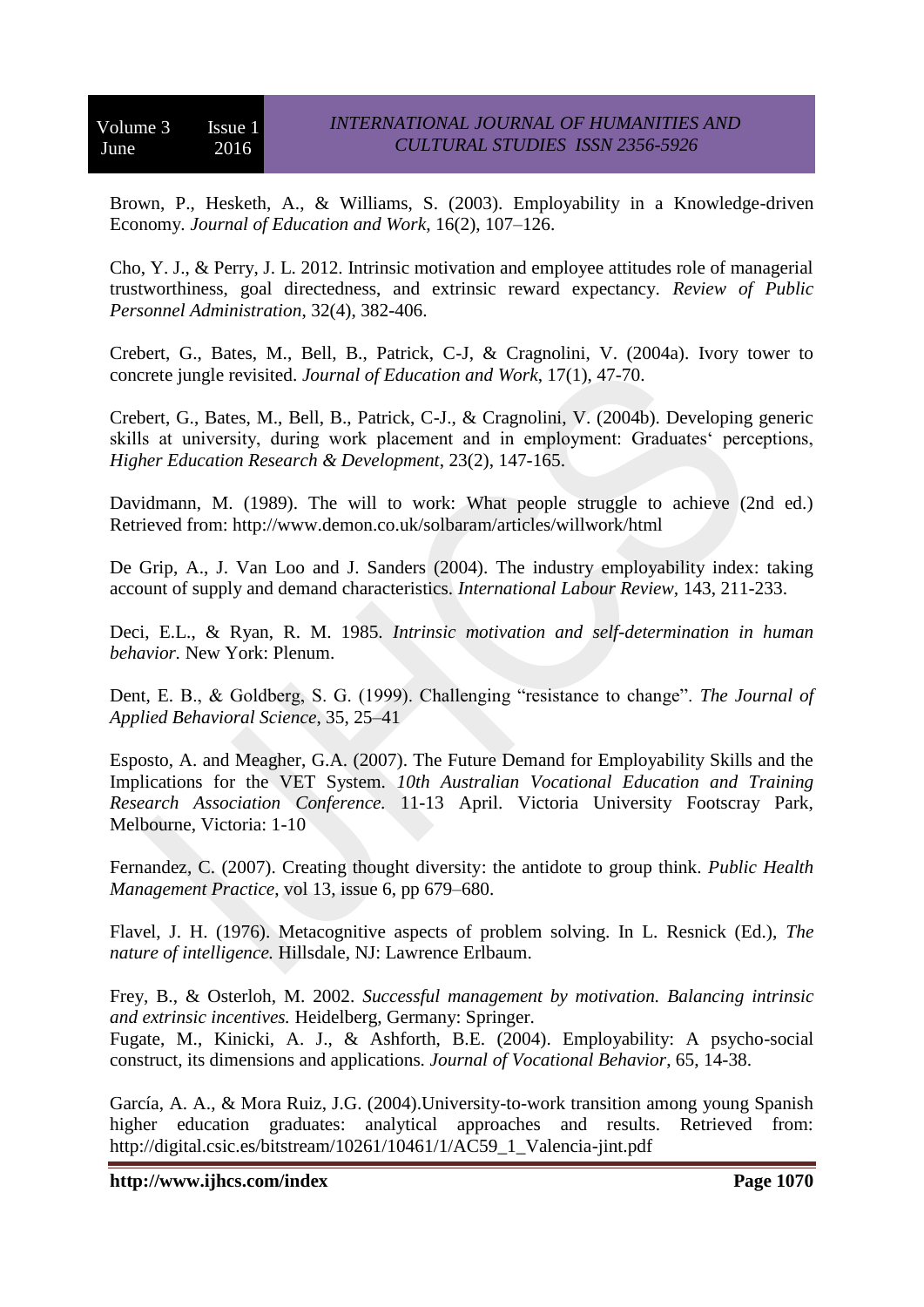Gardner, H. (1983). *Frames of Mind*. New York: Basic Books Inc.

Gardner, H. (2006). *Multiple intelligences*: New horizons. New York: Basic Books.

Gelbal, S. (1991). Problem solving. *Hacettepe University Journal of Educational Faculty*, 6/167-173

Griffin, M. A., Neal, A., & Parker, S. K. (2007). The new model of work role performance: Positive behavior in uncertain and interdependent contexts. *Academy of Management Journal*, 50, 327–347.

Halepota, H. A. 2005. Motivational theories and their application in construction. *Cost engineering*, 47(3), 14-18

Hapidah Mohamad and Mohd Sahandri Gani Hamzah. (2011). Employability Profiles of Graduates: The Malaysia Scenario from an Employer Perspective. The 5th QS-Apple Conference.

Harris, R. (1998). Introduction to Decision Making, VirtualSalt. Retrieved from: http://www.virtualsalt.com/crebook5.htm.

Hartman, H.J. (2001). Teaching metacognitively. In H.J. Hartman (Ed.), *Metacognition in learning and instruction: Theory, research and practice (pp. 149-172). Boston: Kluwer* Academic

Herzberg, F. 1968. One more time: How do you motivate employees. *Harvard Business Review* (pp. 46-57)*:* Boston.

Hind, D., Moss, S. & McKellan, S. (2007). Innovative Assessment Strategies for developing Employability Skills in the Tourism and Entertainment Management Curriculum at Leeds Metropolitan University. *Paper presented at the 2007 EuroCHRIE Conference*, Leeds, UK.

Hodges, D. & Burchell, N. (2003). Business graduate Competencies: Employers' Views on Importance and Performance. *Asia-Pacific Journal of Cooperative Education,* 4(2), 16-22.

Jha, S. and Bhattacharyya, S.S., 2012. Study of perceived recruitment practices and their relationships to job satisfaction. *Synergy*, 10(1), pp.63-76.

Kasa, Z. (2006). Sustainable curriculum in TVET. *Proceedings International Conference on Technical and Vocational education and training*. Batu Pahat, MALAYSIA.

Kearns, P. (2001). *Generic Skills For The New Economy – review of research*. Adelaide: NCVER.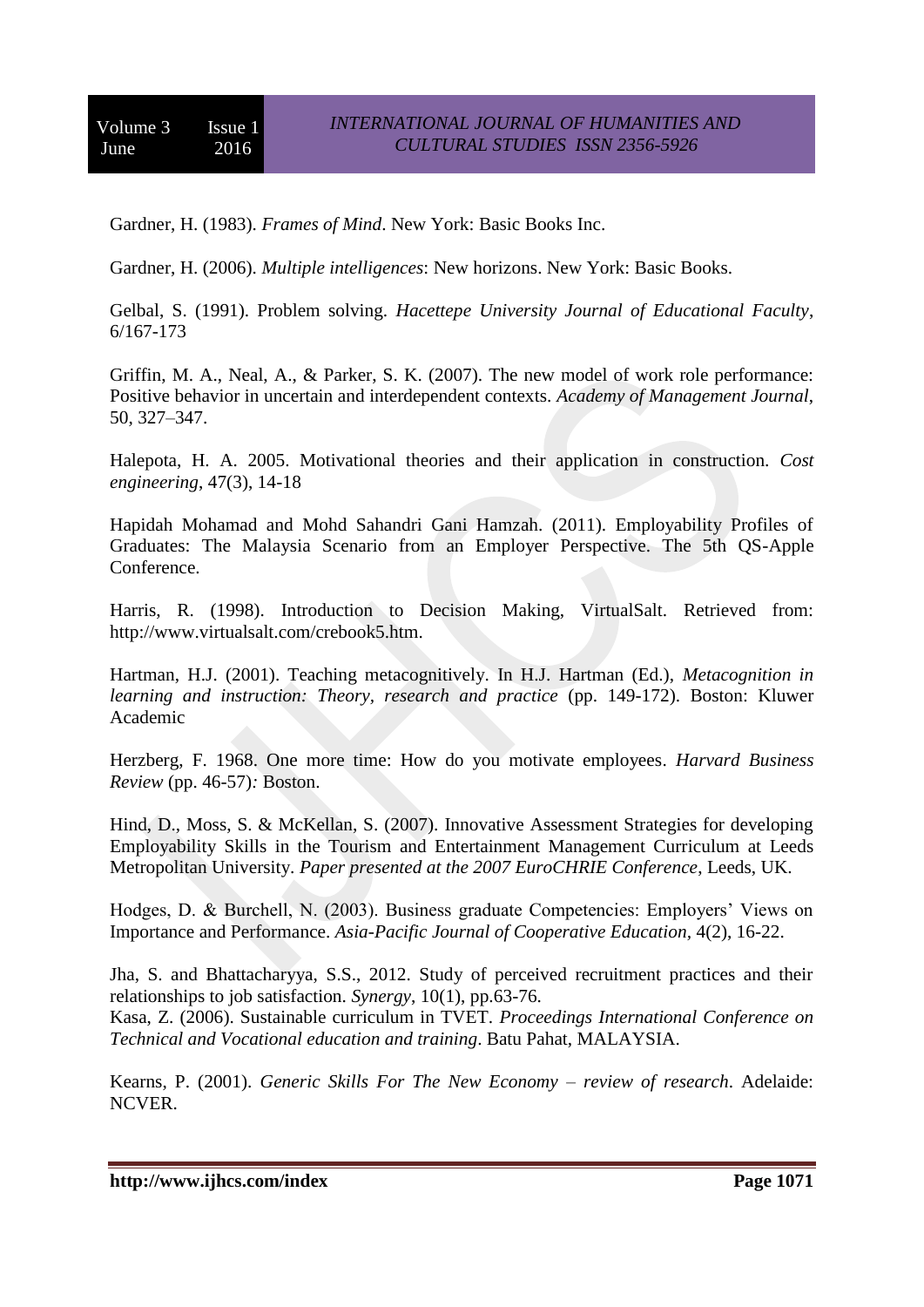Kirby, P. (2000). *Ministerial Review of Post Compulsory Education and Training Pathways in Victoria: Final Report*. Melbourne: Department of Education, Employment and Training.

Knight, P. T. and Yorke, M. (2006*). Employability: judging and communicating achievement*. York: Higher Education Academy.

Knight, T. P., Yorke, M. (2003). *Assessment, Learning and Employability*, Open University Press, England.

Klein, C., DeRouin, R. E., & Salas, E. (2006). Uncovering workplace interpersonal skills: A review, framework, and research agenda. *International Journal of Industrial and Organizational Psychology*, 21, 79-126.

Kokkos, A. (2013). The need of enhancing core skills: the Greek case, *Lifelong Learning in Europe*, 1, 1-11.

Lankard, B. A. (1990). Employability--the fifth basic skill. *ERIC Digest No*. 104. Columbus: Center on Education and Training for Employment. The Ohio State University. (ERIC No. EDO-CE-90-104)

Lawler, E., III. 1968. "A Correlational-Causal Analysis of The Relationship Between Expectancy Attitudes and Job Performance." *Journal of Applied Psychology* 52: 462-468.

Meyer, P. 2000. *Quantum Creativity.* New York: NTC Publishing Group.

Miller, M. J., Woehr, D. and Hudspeth, N. 2002. "*The Meaning and Measurement of Work Ethic: Construction and Initial Validation of a Multidimensional Inventory*." *Journal of Vocational Behavior* 60: 451-489

Mir, P., Rosell, A. & Serrat, A. (2003), El observatorio del mercado de trabajo recién titulados en la UPC en el año 2001-2002.*XI Congreso de Innovación Educativa en las Enseñanzas Técnicas*, Villanova y la Geltru, Barcelona.

Murtagh, A. M., & Todd, S. A. (2004). Self-regulation: A challenge to the strength Model. *JASNH*, 3,19-5.

Nill, A., and Schibrowsky, J. 2005. "*The Impact of Corporate Culture, The Reward System, and Perceived Moral Intensity On Marketing Students" Ethical Decision Making*." *Journal of Marketing Education* 27 (1): 68-80.

Oliver, T., & Lievens, F. 2014. Conceptualizing and Assessing Interpersonal Adaptability: Towards a Functional Framework. In *[Organization](https://biblio.ugent.be/publication?q=parent+exact+%22Organization+and+management+series%22) and management series* p. 52-72.

Organizational and Management Series, Taylor and Francis Group.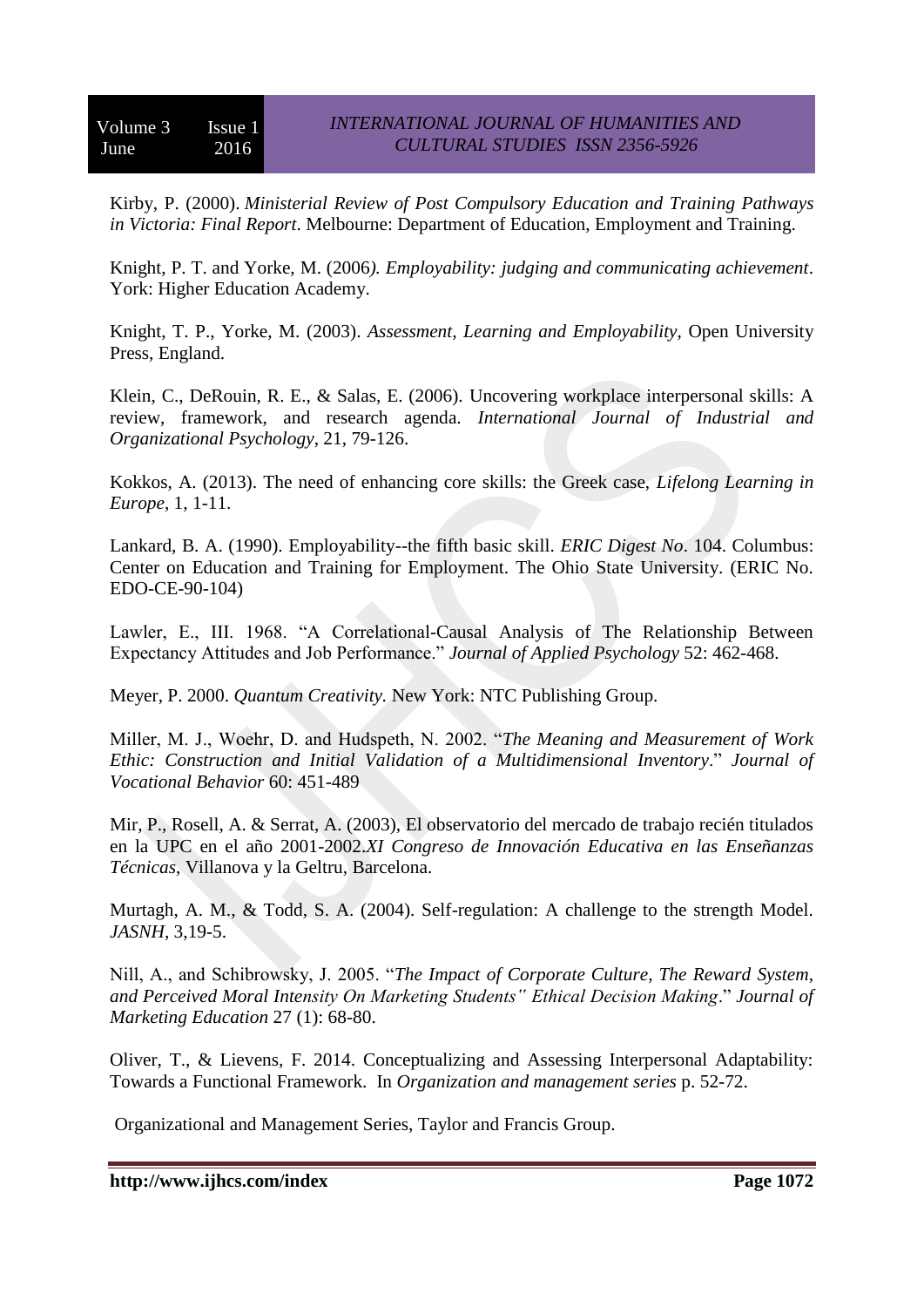Oreg, S., Vakola, M., & Armenakis, A. (2011). Change recipients' reactions to organizational change: A 60-year review of quantitative studies*. The Journal of Applied Behavioral Science*, 47, 461–524

Oresanya, T.O., Omudewa, O.S.. Kolade, T.T. and Fashedemi, A.O. (2014). *Vocational Education and Employability*: The Nigerian Situation. *Journal of Poverty, Investment and Development*- An Open Access International Journal, Volume 3, pp. 158-160.

Overtoom, C., (2000), "Employability Skills: An Update", Center on Education and Training for Employment. ERIC Digest no. 220.

Ozsoy, G. (2007).*The effect of metacognitive instruction on problem solving achievement of fifth grade primary school students.* Unpublished doctoral dissertation, Gazi University Institute of Educational Sciences: Ankara.

Özsoy, G. (2008). Metacognition. *Turkish Educational Magazine*, 6 (4), 713-740.

Pintrich, P. R., & De Groot, E. (1990). Motivational and self regulated learning components of classroom academic performance. *Journal of Educational Psychology,* 82(1), 33-40.

Ployhart, R.E. & Bliese, P.D. (2006). Individual adaptability (I-ADAPT) theory: conceptualizing the antecedents, consequences, and measurement of individual differences in adaptability. In: C.S. Burke, L.G. Pierce, & E. Salas (Eds.), *Understanding Adaptability: A Prerequisite for Effective Performance within Complex Environments* (pp. 3-40). Oxford, UK: Elsevier.

Pulakos, E. D., Arad, S., Donovan, M. A., & Plamondon, K. E. (2000). Adaptability in the workplace: Development of a taxonomy of adaptive performance. *Journal of Applied Psychology*, 85, 612-624.

Rasul, M.S; Ismail, M.Y; Ismail, N; Rajuddin, M.R. and Abdu Rauf, R.A. (2010). Development of employability skills assessment tool for manufacturing industry. *Journal Mekanikal*, No. 30, pp. 48-61.

Riveira Rico, V. (2004) Autoevaluación de factores de empleabilidad de los alumnos de último curso de la titulación de ingeniero industrial. *VIII Congreso de ingeniería de organización*: Leganés, 9-10 Septiembre de 2004, 153-162.

Robinson, J.S. and Garton, B.L. (2007). An Assessment of the Employability Skills Needed by Graduates in the College of Agriculture, Food and Natural Resources at the University of Missouri. *Journal of Agricultural Education*, 49(4), pp. 96-105

Ryan, J. (2005). The student experience. In J. Carroll & J. Ryan (Eds), *Teaching international students: Improving learning for all*. London: Routledge.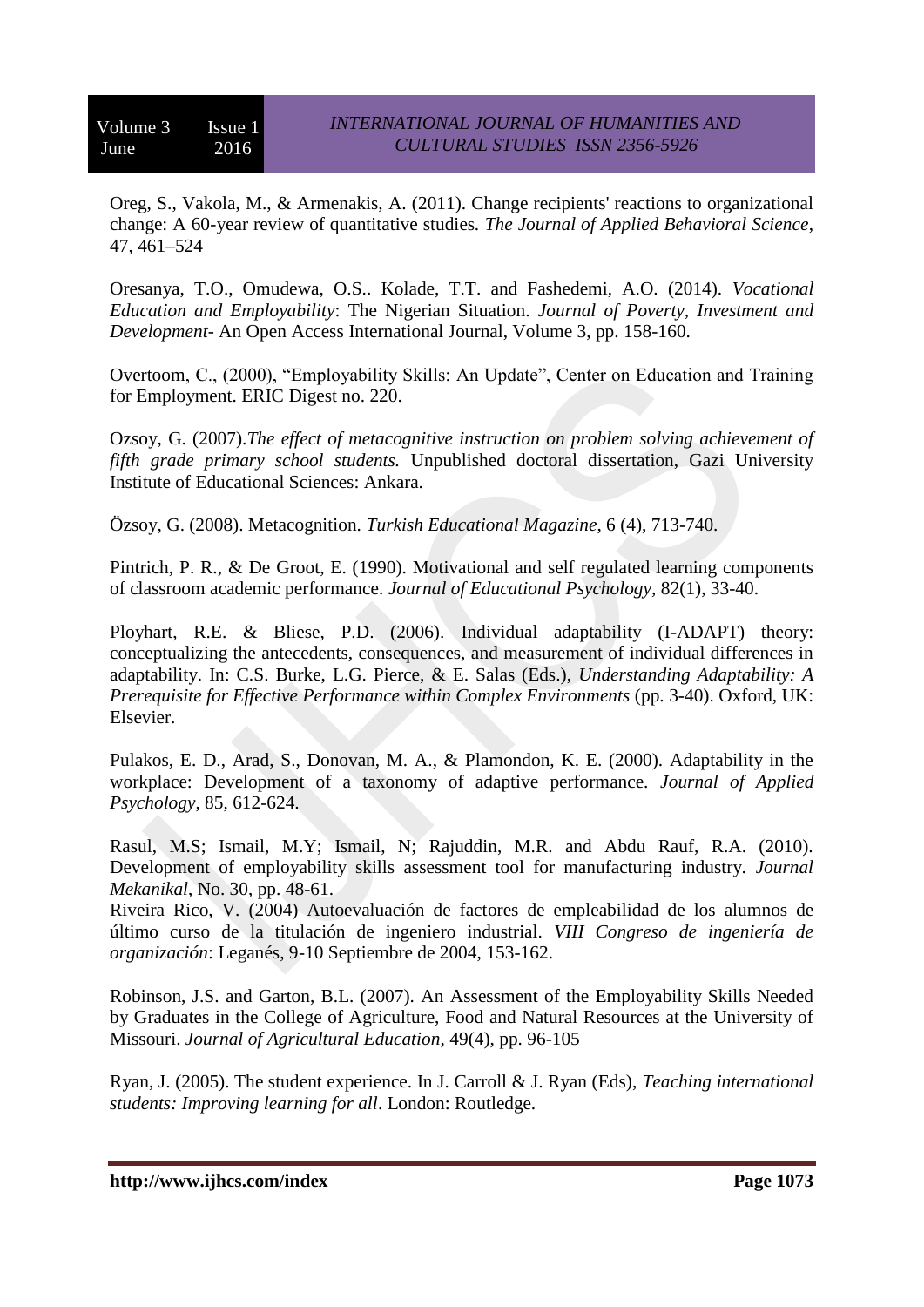Ryan, R & Deci, E. (2000). Self-Determination Theory and the Facilitation of Intrinsic Motivation, Social Development and Well-being, *American Psychologist*. 55 (1) .68-78

Schraw, G. (1998), Promoting general metacognitive awareness. *Instructional Science,* 26, 113-125

Scott LN. 2010. *A study on the relationship between ability, motivational and work environmental influences and the degree of transfer of learning of new trainers*. PhD thesis, Capella University.

Sipon, A. (2003). 'Educational strategies for the K-Economy : Laying the foundation for a flexible and competent workforce'. *Journal of Technical Education,* (2)1, p. 1-6

Steers, R. M, Mowday, R. T., & Shapiro, D. L. (2004). The future of work motivation theory. *Academy of Management Review*, 29 (3), 379-387.

Taylor, A. (2005). What Employers Look For: The Skills Debate and the Fit with Youth Perceptions. *Journal of Education and Work*, 18(2): 201- 218

Taylor, F. (1911). *The principles of scientific management*. New York: Harper

Toohey, S. (1999). Designing Courses for Higher Education. Buckingham: SRHE and Open University Press, p. 138.

Tuning (2010) A Guide to Formulating Degree Programme Profiles including Programme Competences and Programme Learning Outcomes, Lokhoff, et al., (Eds), European Commission, Education and Culture.

Van Lange, P. A. M. (2006). *Bridging social psychology: the benefits of transdisciplinary approaches.* Mahwah, NJ: Elrbaum.

Whetten, D. A. & Cameron, K. S. (2011). *Developing management skills*. Upper Saddle River, NJ: Prentice Hall/Pearson.

Williams, B. (2004). Self directed in a problem based learning program. *Nurse Education Today* (24), 227-285.

Yahya, B. (2005). *Integrasi kemahiran employability*. dalam program pendidikan vokasional pertanian dan industri di Malaysia. Tesis Dr. Falsafah. Universiti Teknologi Malaysia.

Yukl, G. (1994). *Leadership in organizations* (3rd ed.). Englewood Cliffs, NJ: Prentice-Hall.

Yusof, K. M. (2004). Problem-based Learning: A Universiti Teknologi Malaysia Experience. Paper presented in Seminar On Problem Based Learning at KUiTTHO.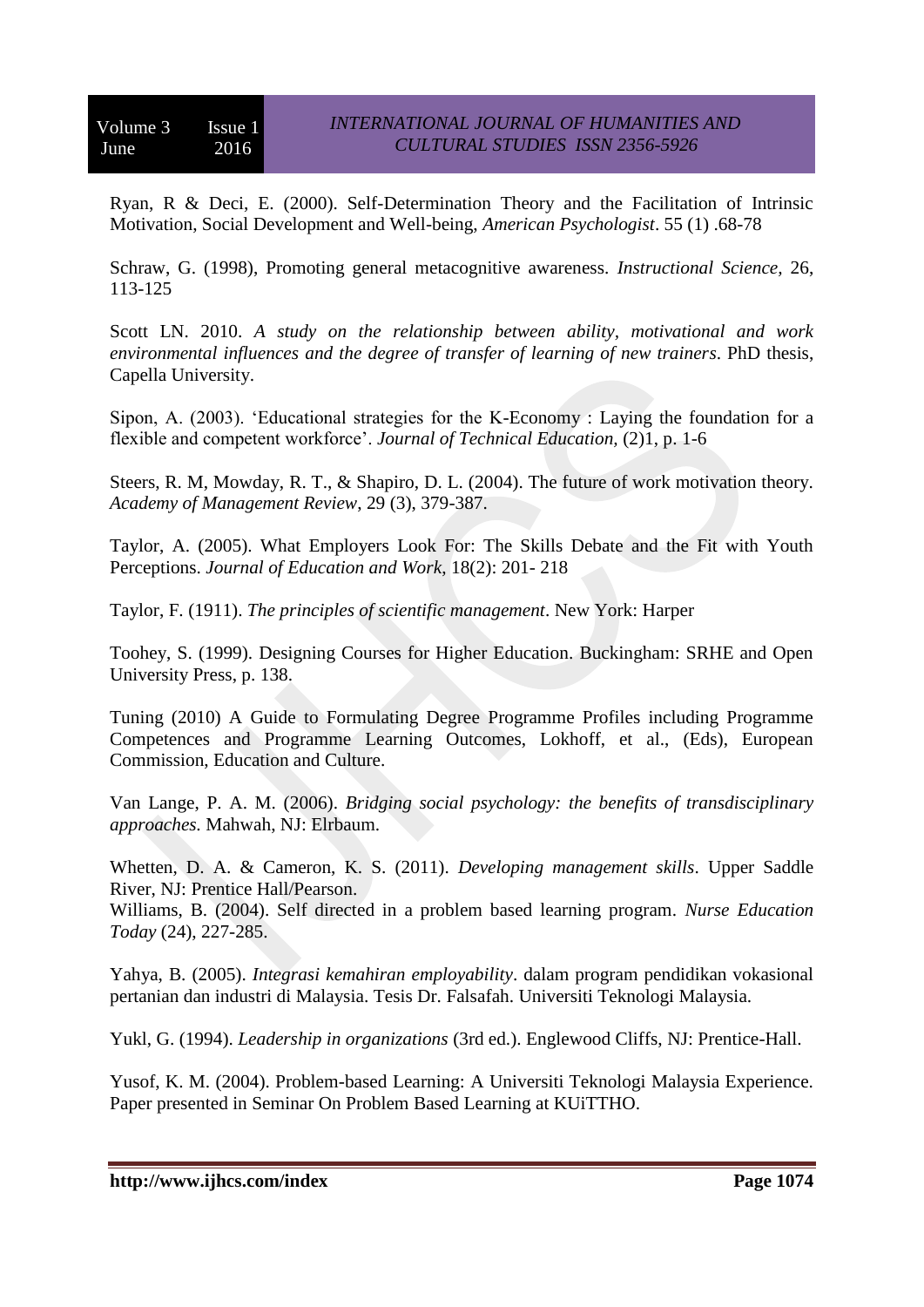Zaharim, A., Yusoff, Y.M., Omar, M.Z; Mohammed, A., Muhammad, N. (2009). Engineering employability skills required by employers in Asia. *Proceedings of the Asia 6th WSEAS, International Conference on Engineering Education* Rodos, Greece, July 22-24, 2009 pp.195- 201.

Zander, A. F. (1950). Resistance to change—Its analysis and prevention. *Advanced Management*, 4(5), 9-11.

Zegward, K.E. & Hodges, D. (2003). Science and Technology Stakeholders' Ranking of Graduate Competencies Part 4: Faculty Perspective. *Asia-Pacific Journal of Cooperative Education*, 4(2), 36-48.

Zepke, N and Leach, L (2010). Improving student engagement: ten proposals for action. *Active Learning in Higher Education*. 11(3), 167–177.